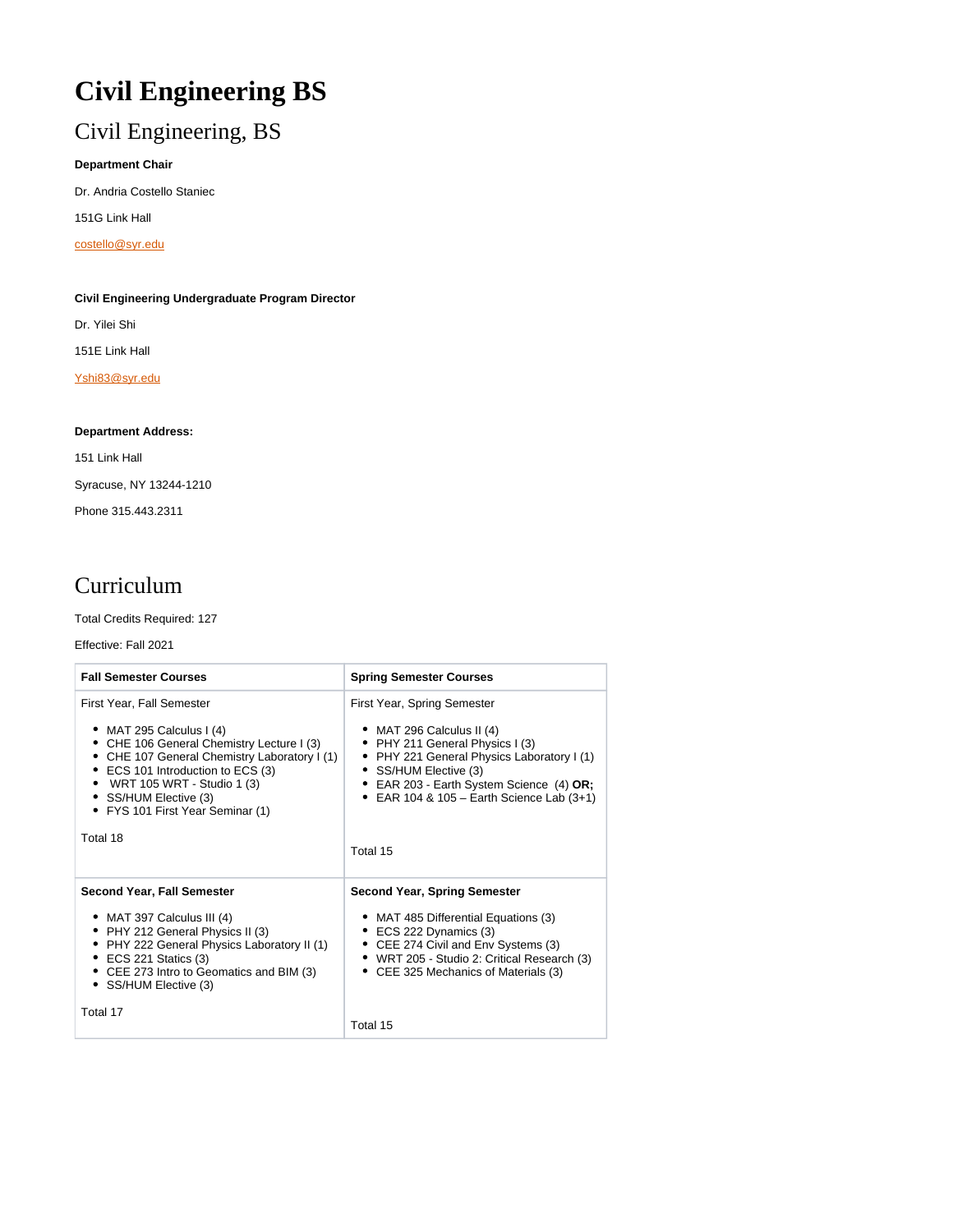| <b>Third Year, Fall Semester</b>                                                                                                                                                                     | <b>Third Year, Spring Semester</b>                                                                                                                                                     |
|------------------------------------------------------------------------------------------------------------------------------------------------------------------------------------------------------|----------------------------------------------------------------------------------------------------------------------------------------------------------------------------------------|
| • CEE 331 Analysis of Structure and Mtrls (3)<br>• CEE 337 Intro to Geotechnical Eng (4)<br>• CEE 341 Intro to Env Engineering (3)<br>• CEE 327 Prin of Fluid Mechanics (4)<br>• SS/HUM Elective (3) | • CEE 329 Statistics and Risk (4)<br>• CEE 332 Design of Concrete Structures (3)<br>• CEE 338 Foundation Engineering (3)<br>• CEE 352 Water Resources Eng (4)<br>• SS/HUM Elective (3) |
| Total 17                                                                                                                                                                                             | Total 17                                                                                                                                                                               |
| <b>Fourth Year, Fall Semester</b>                                                                                                                                                                    | <b>Fourth Year, Spring Semester</b>                                                                                                                                                    |
| • CEE 326 Engineering Materials (3)<br>• CEE 401 Construction Eng (3)<br>• CEE 443 Transportation Eng (3)<br>• Technical Elective (3)<br>• SS/HUM Elective (3)                                       | • CEE 475 Civil and Env Design (4)<br>• Free Elective (3)<br>• Technical Elective (3)<br>• Professional Elective (3)                                                                   |
| Total 15                                                                                                                                                                                             | Total 13                                                                                                                                                                               |

### Elective Requirements

### Social Science & Humanities Electives

All CEE students are required to complete at least 18 credits of SS/HUM electives. A minimum of one course (3 credits) must be chosen from each of the three groups of designated courses listed below. The remaining three SS/HUM electives (9 credits) can be selected from the lists below or, in addition to the lists, may be chosen from:

- any College of Arts and Sciences courses that are listed on their [Humanities](http://coursecatalog.syr.edu/preview_program.php?catoid=30&poid=15616) or [Social Sciences](http://coursecatalog.syr.edu/preview_program.php?catoid=30&poid=15617) list in the SU Bulletin Undergraduate Course Catalog/Liberal Arts Core
- any foreign language courses (except the student's native language)
- ECS 391 Legal Aspects of Engineering and Computer Science
- ECS 392 Ethical Aspects of Engineering and Computer Science

#### **Group 1: Economics and Social Issues**

- ECN 101 Intro to Microeconomics
- ECN 102 Intro to Macroeconomics
- ECN 203 Economics Ideas and Issues
- GEO 353 Geographies of Environmental Justice
- SOC 101 Introduction to Sociology
- SOC 102 Social Problems
- SOC 230/WGS 230 Intergroup dialogue
- SOC 248/WGS 248 Ethnic Inequality & Intergroup Relations
- SOC 305/WGS 305 Sociology of Sex and Gender
- SOC 363 Urban Sociology

#### **Group 2: Global Affairs**

- ECN 365 The World Economy (Requires ECN101,102 or 203 as pre-req)
- GEO 103 Environment and Society
- GEO 105 World Urban Geography
- GEO 272 World Cultures
- GEO 273 World Political Economy
- MAX 123 Critical Issues for the U.S.
- MAX 132 Global Community
- PST 351 Global Social Problems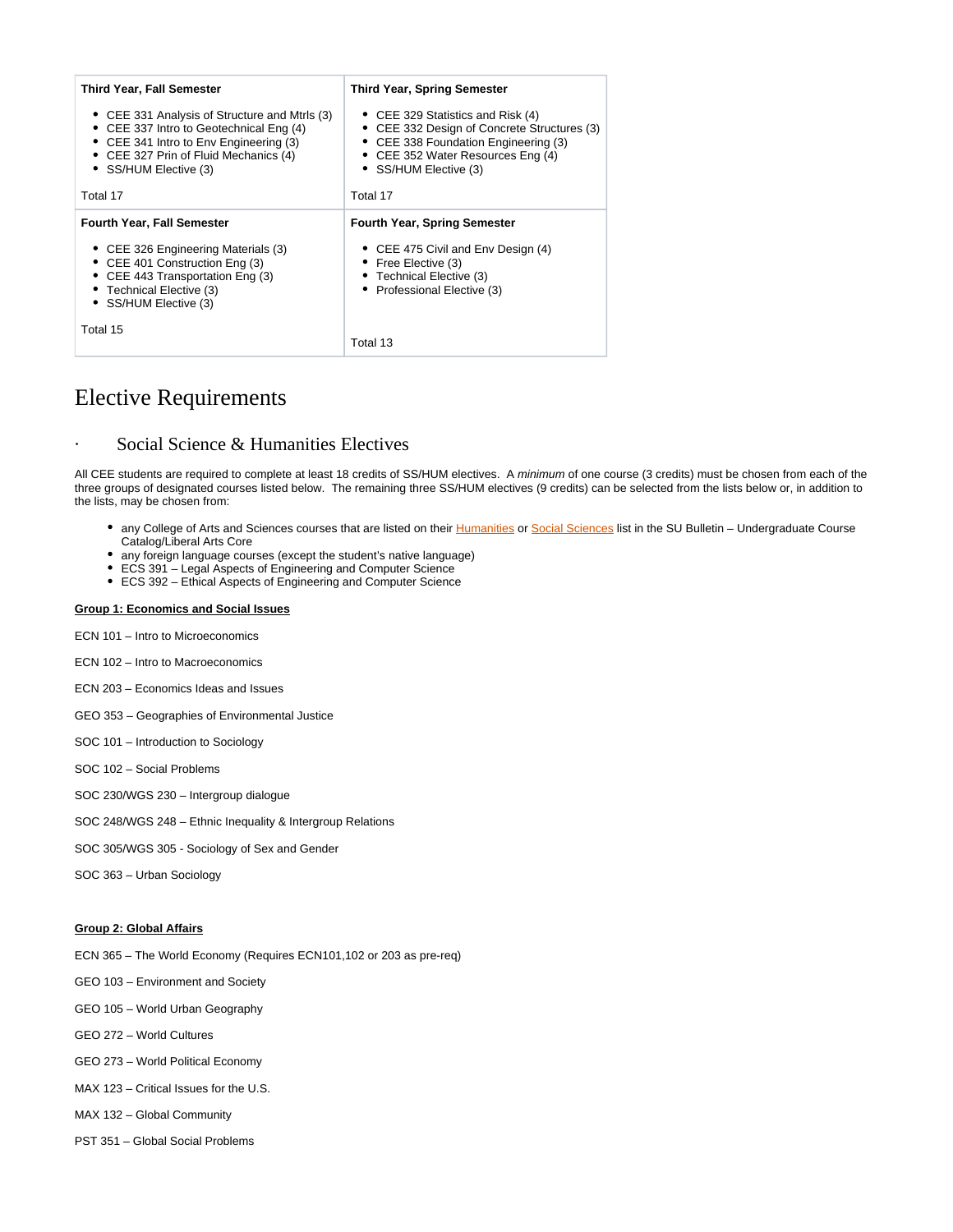- PSC 124 International Relations PSC 352 – International Law PSC 355 – International Political Economy PSC 364/AAS364 – African International Relations PSC 365/AAS 365 – International Political Economy of the Third World **Group 3: Public Policy and Policy Studies** ECN/WGS 358 – Economics of US Poverty & Discrimination GEO 203 – Society and the Politics of Nature GEO 314 – Hazardous Geographic Environments GEO 356 – Environmental Ideas & Policy PST 101 – An Introduction to the Analysis of Public Policy PST 451 – Environmental Policy PSC 121 – American National Government & Politics PSC 125 – Political Theory PSC 202 – Intro to Political Analysis PSC 302- Environmental Politics and Policy PSC 305 – US Congressional Politics PSC 306 – African American Politics PSC 308 – The Politics of US Public Policy PSC 312 – Urban Government & Politics PSC 318 – Technology, Politics & Environment PSC 360/GEO 360 – Sustainability Science & Policy
- \* requires ECN 203 as prerequisite
- + requires PAF 101 with a grade of A as prerequisite

Check with your advisor to make sure the courses you have selected will fulfill your degree requirements.

The SSH credits can be, and are encouraged to be, used towards the completion of a minor.

# IDEA Course

Students must take at least one [IDEA Course](http://coursecatalog.syr.edu/preview_program.php?catoid=30&poid=15767&hl=%22idea%22&returnto=search) in the fulfillment of the curriculum requirements. The course may be used to fulfill the following CEE requirements:

- 1. IDEA courses can be used to fulfill free elective credits.
- 2. IDEA courses may be used to fulfill any of the (9) credits of CEE general SSH course requirements if they are on the approved SSH lists. a. The Humanities List (Humanities Division) in the catalog.
	- b. The Social Sciences List (Social Sciences Division) in the catalog.
- 3. IDEA courses may be used to fulfill CEE Group SSH electives if they meet the requirements of the specific CEE Group 1, 2, or 3 SSH per list in the CEE curriculum notes.
- 4. IDEA courses may be used to fulfill professional elective credits if the IDEA course prefix and level (3xx) meets the Professional Electives requirements in the CEE Curriculum notes.

### Professional Electives

Professional Electives are upper-level courses (300 and above; as well as ECS 222, ELE 231, and MAE 251 that have not been used for degree credits), generally from professional schools at SU or SUNY-ESF, and must be selected in consultation with the student's academic advisor. Many Professional Electives can be used towards completion of a minor. Approved Professional Electives are courses offered in the following schools/colleges with the indicated prefixes that meet the above stated criteria.